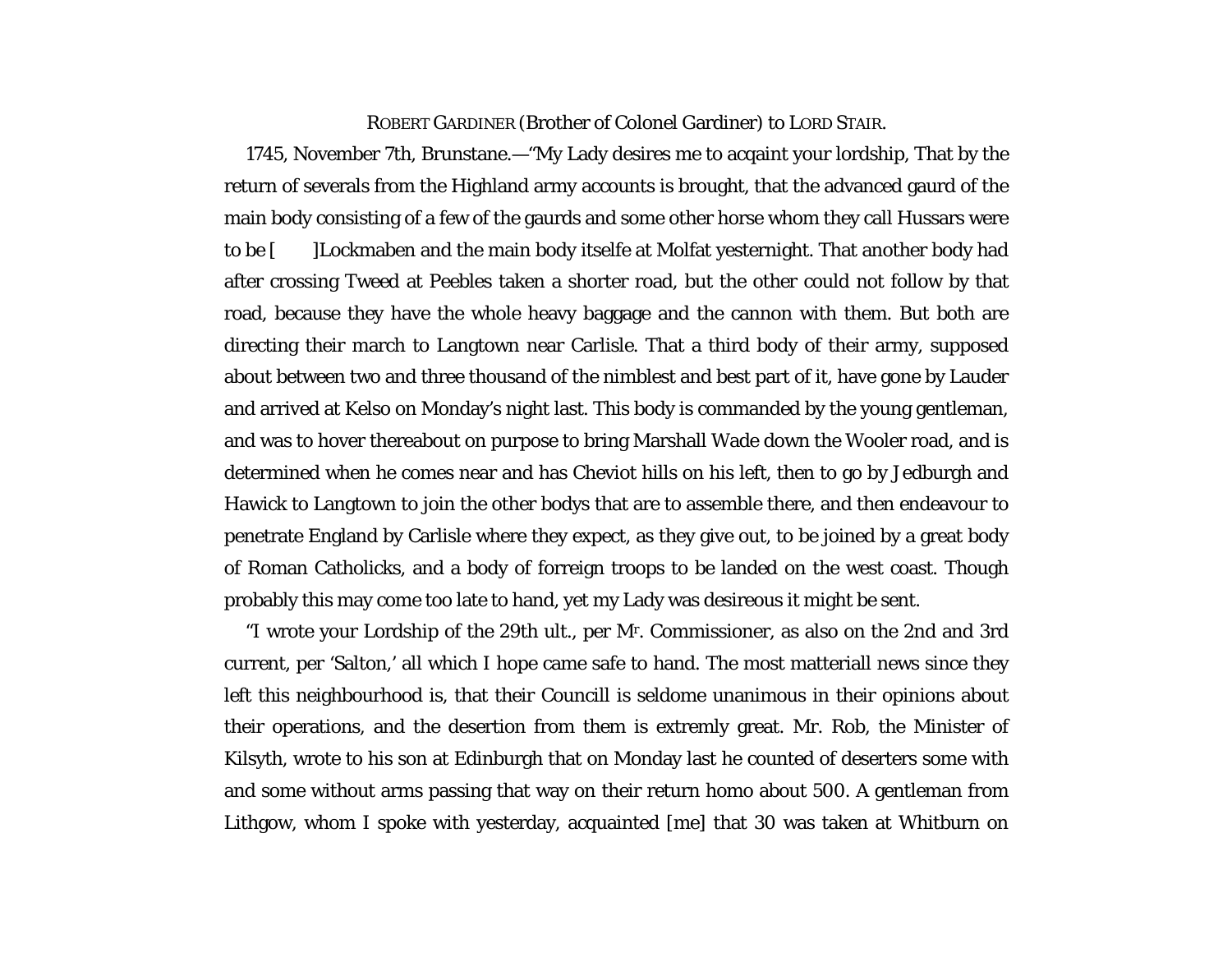Sunday's night and stript of all their arms, and the whole country to the westward of Edinburgh swarms with them, but as the whole country is now up few of them escape. The country people fall on [them] with forks, flails and any arms they have, and bring 'em in dozens and halfedozens to the Castle of Edinburgh. The General lets most of them goe, but strips them of their arms and anything that is supposed does not pertain to them. Some of them have had very large sums of money found upon them. I wish this indemnity had come while they lay here. If it had, I'm perswaded many more would have left them.— A son of John Dun's (*sic*) Writer in Edinburgh, and 4 more of the Edinburgh volunteers took it into their head last Saturday to goe to Cramond and demand a sum of money of the town under pain of Military Execution, but the town's people mastered them, took their horses and arms from them, and then carried them to the watter-side where a party of Captain Beavor's crew were with their boat, who carried them all prisoners aboard his ship. I was yesternight informed that a fine horse, belonging to the Duke of Athole, which was taken from this by this young Mr. Dunn (*sic*), might probably be among the horses taken from them, as to which I shall have enquiry immediately, and see if possible to get him back.

"As soon as the General heard of the Highlanders having marched, he sent out several detachments from the Castle, which picked np several straglers and a vast deal of guns, swords, targets, pistols tents, and other military stores, which had been left behind in the hurry of going away. On tuesday last, when a party was searching the house of William Lumisdean (?), Writer in Edinburgh, for arms, several papers were found, which 'tis sayd contained some things treasonable. The party carried both him and the papers to the Castle, and there he remains confined. His sone is one of Mr. Murray's clerks and is with the party's at Kelso. It is sayd he has found means to destroy some of the papers. There happened a tumult on his Majesty's